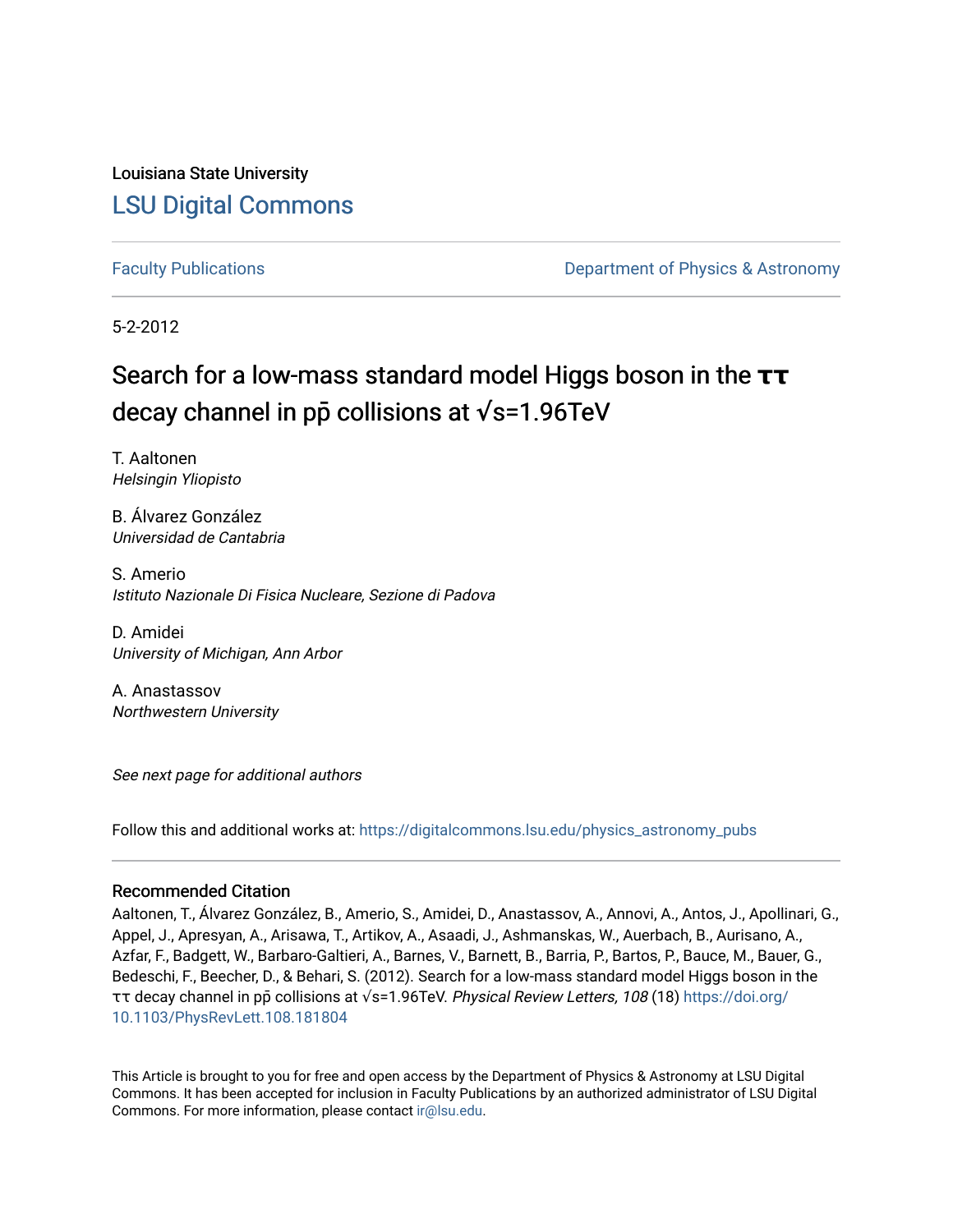#### Authors

T. Aaltonen, B. Álvarez González, S. Amerio, D. Amidei, A. Anastassov, A. Annovi, J. Antos, G. Apollinari, J. A. Appel, A. Apresyan, T. Arisawa, A. Artikov, J. Asaadi, W. Ashmanskas, B. Auerbach, A. Aurisano, F. Azfar, W. Badgett, A. Barbaro-Galtieri, V. E. Barnes, B. A. Barnett, P. Barria, P. Bartos, M. Bauce, G. Bauer, F. Bedeschi, D. Beecher, and S. Behari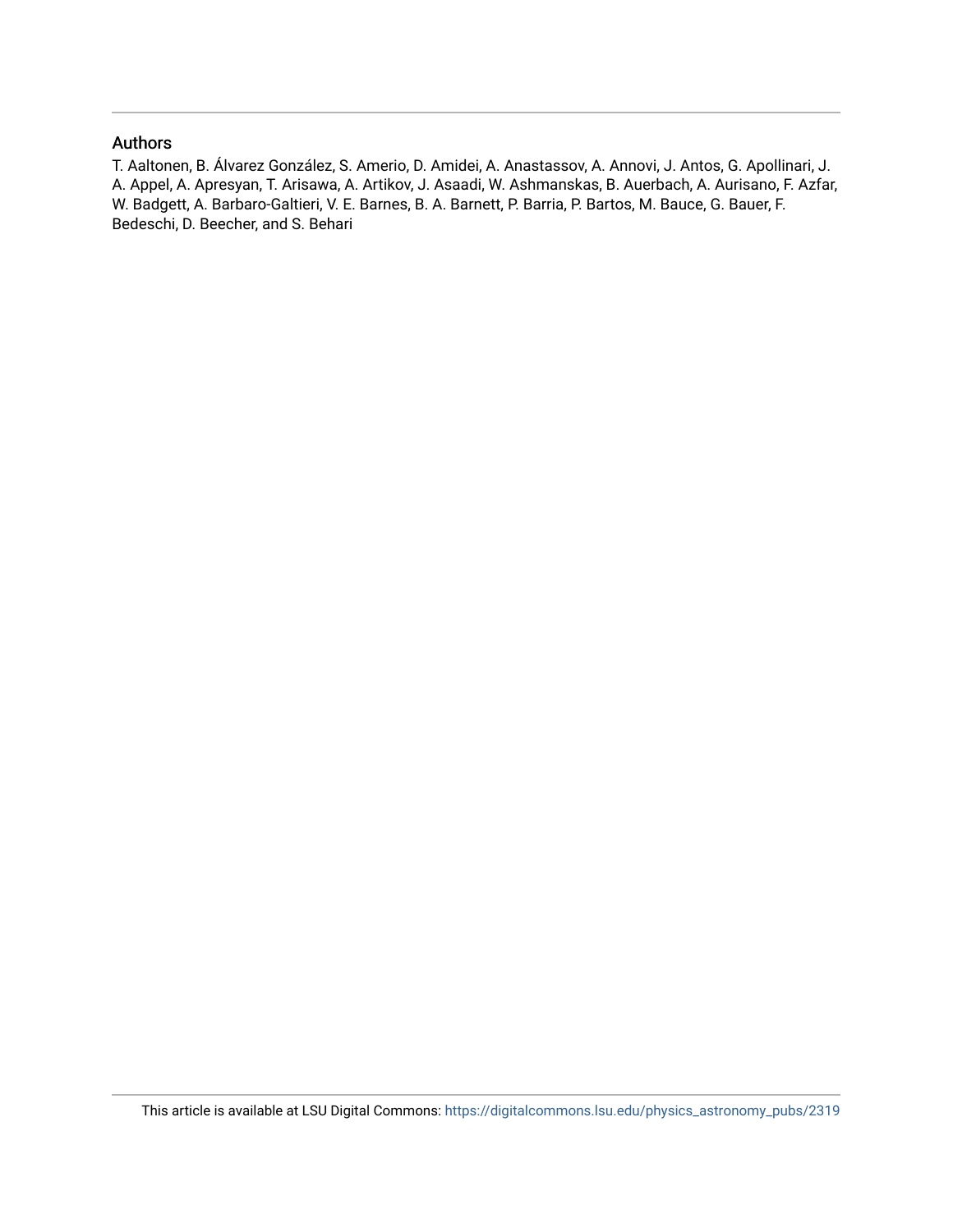

# CHORUS

This is the accepted manuscript made available via CHORUS. The article has been published as:

## Search for a Low-Mass Standard Model Higgs Boson in the ττ Decay Channel in pp[over ¯] Collisions at sqrt[s]=1.96  TeV

T. Aaltonen et al. (CDF Collaboration) Phys. Rev. Lett. **108**, 181804 — Published 2 May 2012 DOI: [10.1103/PhysRevLett.108.181804](http://dx.doi.org/10.1103/PhysRevLett.108.181804)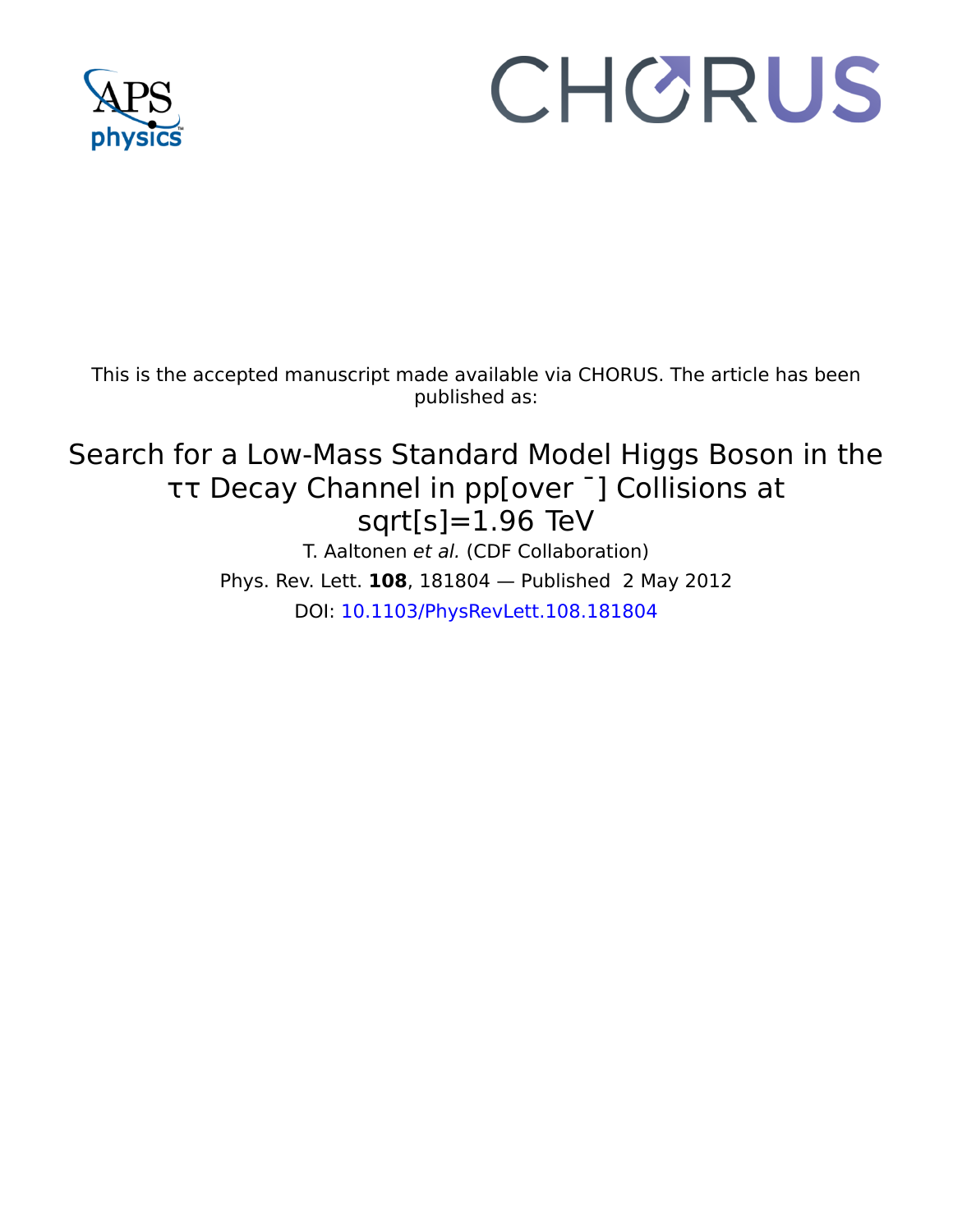### Search for a low mass Standard Model Higgs boson in the  $\tau\tau$  decay channel in  $p\bar{p}$ collisions at  $\sqrt{s} = 1.96 \text{ TeV}$

<sup>13</sup> J.P. Chou,<sup>20</sup> W.H. Chung,<sup>58</sup> Y.S. Chung,<sup>47</sup> C.I. Ciobanu,<sup>42</sup><br>Compostella<sup>bb</sup>,<sup>41</sup> M.E. Convery,<sup>15</sup> J. Conway,<sup>7</sup> M.Corbo,<sup>42</sup> M.<br>
<sup>e</sup>,<sup>44</sup> C. Cuenca Almenar,<sup>59</sup> J. Cuevas<sup>*w*, 9</sup> R. Culbertson,<sup>15</sup> D. I<br>
.de Ba 9001." F. Cumen", "P. A. Cumen", "P. B. Cumen", "P. E. Cumen", "R. C. Corea, "P. C. Corea, "P. C. Corea, "P. C. Corea, "P. C. Corea, "P. C. Corea, "P. C. Corea, "P. C. Corea, "P. C. Corea, "P. C. Corea, P. C. Corea, P. C. T. Aaltonen,<sup>21</sup> B. Álvarez González<sup>w</sup>,<sup>9</sup> S. Amerio,<sup>41</sup> D. Amidei,<sup>32</sup> A. Anastassov,<sup>36</sup> A. Annovi,<sup>17</sup> J. Antos,<sup>12</sup> G. Apollinari,<sup>15</sup> J.A. Appel,<sup>15</sup> A. Apresyan,<sup>46</sup> T. Arisawa,<sup>56</sup> A. Artikov,<sup>13</sup> J. Asaadi,<sup>51</sup> W. Ashmanskas,<sup>15</sup> B. Auerbach,<sup>59</sup> A. Aurisano,<sup>51</sup> F. Azfar,<sup>40</sup> W. Badgett,<sup>15</sup> A. Barbaro-Galtieri,<sup>26</sup> V.E. Barnes,<sup>46</sup> B.A. Barnett,<sup>23</sup> P. Barria<sup>dd</sup>,<sup>44</sup> P. Bartos,<sup>12</sup> M. Bauce<sup>bb</sup>,<sup>41</sup> G. Bauer,<sup>30</sup> F. Bedeschi,<sup>44</sup> D. Beecher,<sup>28</sup> S. Behari,<sup>23</sup> G. Bellettini<sup>cc</sup>,<sup>44</sup> J. Bellinger,<sup>58</sup> D. Benjamin,<sup>14</sup> A. Beretvas,<sup>15</sup> A. Bhatti,<sup>48</sup> M. Binkley<sup>\*</sup>,<sup>15</sup> D. Bisello<sup>bb</sup>,<sup>41</sup> I. Bizjak<sup>ii</sup>,<sup>28</sup> K.R. Bland,<sup>5</sup> B. Blumenfeld,<sup>23</sup> A. Bocci,<sup>14</sup> A. Bodek,<sup>47</sup> D. Bortoletto,<sup>46</sup> J. Boudreau,<sup>45</sup> A. Boveia,<sup>11</sup> B. Brau<sup>a</sup>,<sup>15</sup> L. Brigliadori<sup>aa</sup>,<sup>6</sup> A. Brisuda,<sup>12</sup> C. Bromberg,<sup>33</sup> E. Brucken,<sup>21</sup> M. Bucciantonio<sup>cc</sup>,<sup>44</sup> J. Budagov,<sup>13</sup> H.S. Budd,<sup>47</sup> S. Budd,<sup>22</sup> K. Burkett, <sup>15</sup> G. Busetto<sup>bb</sup>, <sup>41</sup> P. Bussey, <sup>19</sup> A. Buzatu, <sup>31</sup> C. Calancha, <sup>29</sup> S. Camarda, <sup>4</sup> M. Campanelli, <sup>33</sup> M. Campbell,<sup>32</sup> F. Canelli<sup>11</sup>,<sup>15</sup> A. Canepa<sup>ii</sup>,<sup>60</sup> B. Carls,<sup>22</sup> D. Carlsmith,<sup>58</sup> R. Carosi,<sup>44</sup> S. Carrillo<sup>k</sup>,<sup>16</sup> S. Carron,<sup>15</sup> B. Casal, <sup>9</sup> M. Casarsa, <sup>15</sup> A. Castro<sup>aa</sup>, <sup>6</sup> P. Catastini, <sup>20</sup> D. Cauz, <sup>52</sup> V. Cavaliere, <sup>22</sup> M. Cavalli-Sforza, <sup>4</sup> A. Cerri<sup>f</sup>, <sup>26</sup> L. Cerrito<sup>q</sup>,<sup>28</sup> Y.C. Chen,<sup>1</sup> M. Chertok,<sup>7</sup> G. Chiarelli,<sup>44</sup> G. Chlachidze,<sup>15</sup> F. Chlebana,<sup>15</sup> K. Cho,<sup>25</sup> D. Chokheli,<sup>13</sup> J.P. Chou,<sup>20</sup> W.H. Chung,<sup>58</sup> Y.S. Chung,<sup>47</sup> C.I. Ciobanu,<sup>42</sup> M.A. Ciocci<sup>dd</sup>,<sup>44</sup> A. Clark,<sup>18</sup> C. Clarke,<sup>57</sup> G. Compostella<sup>bb</sup>,<sup>41</sup> M.E. Convery,<sup>15</sup> J. Conway,<sup>7</sup> M.Corbo,<sup>42</sup> M. Cordelli,<sup>17</sup> C.A. Cox,<sup>7</sup> D.J. Cox,<sup>7</sup> F. Crescioli<sup>cc</sup>,<sup>44</sup> C. Cuenca Almenar,<sup>59</sup> J. Cuevas<sup>w</sup>,<sup>9</sup> R. Culbertson,<sup>15</sup> D. Dagenhart,<sup>15</sup> N. d'Ascenzo<sup>u</sup>,<sup>42</sup> M. Datta,<sup>15</sup> P. de Barbaro,<sup>47</sup> S. De Cecco,<sup>49</sup> G. De Lorenzo,<sup>4</sup> M. Dell'Orso<sup>cc</sup>,<sup>44</sup> C. Deluca,<sup>4</sup> L. Demortier,<sup>48</sup> J. Deng<sup>c</sup>,<sup>14</sup> M. Deninno,<sup>6</sup> F. Devoto,<sup>21</sup> M. d'Errico<sup>bb</sup>,<sup>41</sup> A. Di Canto<sup>cc</sup>,<sup>44</sup> B. Di Ruzza,<sup>44</sup> J.R. Dittmann,<sup>5</sup> M. D'Onofrio,<sup>27</sup> S. Donati<sup>cc</sup>,<sup>44</sup> P. Dong,<sup>15</sup> M. Dorigo,<sup>52</sup> T. Dorigo,<sup>41</sup> K. Ebina,<sup>56</sup> A. Elagin,<sup>51</sup> A. Eppig,<sup>32</sup> R. Erbacher,<sup>7</sup> D. Errede,<sup>22</sup> S. Errede,<sup>22</sup> N. Ershaidat<sup>z</sup>,<sup>42</sup> R. Eusebi,<sup>51</sup> H.C. Fang,<sup>26</sup> S. Farrington,<sup>40</sup> M. Feindt,<sup>24</sup> J.P. Fernandez,<sup>29</sup> C. Ferrazza<sup>ee</sup>,<sup>44</sup> R. Field,<sup>16</sup> G. Flanagan<sup>s</sup>,<sup>46</sup> R. Forrest,<sup>7</sup> M.J. Frank,<sup>5</sup> M. Franklin,<sup>20</sup> J.C. Freeman,<sup>15</sup> Y. Funakoshi,<sup>56</sup> I. Furic,<sup>16</sup> M. Gallinaro,<sup>48</sup> J. Galyardt,<sup>10</sup> J.E. Garcia,<sup>18</sup> A.F. Garfinkel,<sup>46</sup> P. Garosi<sup>dd</sup>,<sup>44</sup> H. Gerberich,<sup>22</sup> E. Gerchtein,<sup>15</sup> S. Giagu<sup>ff</sup>,<sup>49</sup> V. Giakoumopoulou,<sup>3</sup> P. Giannetti,<sup>44</sup> K. Gibson,<sup>45</sup> C.M. Ginsburg,<sup>15</sup> N. Giokaris,<sup>3</sup> P. Giromini,<sup>17</sup> M. Giunta,<sup>44</sup> G. Giurgiu,<sup>23</sup> V. Glagolev,<sup>13</sup> D. Glenzinski,<sup>15</sup> M. Gold,<sup>35</sup> D. Goldin,<sup>51</sup> N. Goldschmidt,<sup>16</sup> A. Golossanov,<sup>15</sup> G. Gomez,<sup>9</sup> G. Gomez-Ceballos,<sup>30</sup> M. Goncharov,<sup>30</sup> O. González,<sup>29</sup> I. Gorelov,<sup>35</sup> A.T. Goshaw,<sup>14</sup> K. Goulianos,<sup>48</sup> S. Grinstein,<sup>4</sup> C. Grosso-Pilcher,<sup>11</sup> R.C. Group<sup>55</sup>,<sup>15</sup> J. Guimaraes da Costa,<sup>20</sup> Z. Gunay-Unalan,<sup>33</sup> C. Haber,<sup>26</sup> S.R. Hahn,<sup>15</sup> E. Halkiadakis,<sup>50</sup> A. Hamaguchi,<sup>39</sup> J.Y. Han,<sup>47</sup> F. Happacher,<sup>17</sup> K. Hara,<sup>53</sup> D. Hare,<sup>50</sup> M. Hare,<sup>54</sup> R.F. Harr,<sup>57</sup> K. Hatakeyama,<sup>5</sup> C. Hays,<sup>40</sup> M. Heck,<sup>24</sup> J. Heinrich,<sup>43</sup> M. Herndon,<sup>58</sup> S. Hewamanage,<sup>5</sup> D. Hidas,<sup>50</sup> A. Hocker,<sup>15</sup> W. Hopkins<sup>g</sup>,<sup>15</sup> D. Horn,<sup>24</sup> S. Hou,<sup>1</sup> R.E. Hughes,<sup>37</sup> M. Hurwitz,<sup>11</sup> U. Husemann,<sup>59</sup> N. Hussain,<sup>31</sup> M. Hussein,<sup>33</sup> J. Huston,<sup>33</sup> G. Introzzi,<sup>44</sup> M. Iori<sup>ff</sup>,<sup>49</sup> A. Ivanov<sup>o</sup>,<sup>7</sup> E. James,<sup>15</sup> D. Jang,<sup>10</sup> B. Jayatilaka,<sup>14</sup> E.J. Jeon,<sup>25</sup> M.K. Jha,<sup>6</sup> S. Jindariani,<sup>15</sup> W. Johnson,<sup>7</sup> M. Jones, <sup>46</sup> K.K. Joo, <sup>25</sup> S.Y. Jun, <sup>10</sup> T.R. Junk, <sup>15</sup> T. Kamon, <sup>51</sup> P.E. Karchin, <sup>57</sup> A. Kasmi, <sup>5</sup> Y. Kato<sup>n</sup>, <sup>39</sup> W. Ketchum,<sup>11</sup> J. Keung,<sup>43</sup> V. Khotilovich,<sup>51</sup> B. Kilminster,<sup>15</sup> D.H. Kim,<sup>25</sup> H.S. Kim,<sup>25</sup> H.W. Kim,<sup>25</sup> J.E. Kim,<sup>25</sup> M.J. Kim,<sup>17</sup> S.B. Kim,<sup>25</sup> S.H. Kim,<sup>53</sup> Y.K. Kim,<sup>11</sup> N. Kimura,<sup>56</sup> M. Kirby,<sup>15</sup> S. Klimenko,<sup>16</sup> K. Kondo,<sup>56</sup> D.J. Kong,<sup>25</sup> J. Konigsberg,<sup>16</sup> A.V. Kotwal,<sup>14</sup> M. Kreps,<sup>24</sup> J. Kroll,<sup>43</sup> D. Krop,<sup>11</sup> N. Krumnack<sup>l</sup>,<sup>5</sup> M. Kruse,<sup>14</sup> V. Krutelyov<sup>d</sup>,<sup>51</sup> T. Kuhr,<sup>24</sup> M. Kurata,<sup>53</sup> S. Kwang,<sup>11</sup> A.T. Laasanen,<sup>46</sup> S. Lami,<sup>44</sup> S. Lammel,<sup>15</sup> M. Lancaster,<sup>28</sup> R.L. Lander,<sup>7</sup> K. Lannon<sup>v</sup>,<sup>37</sup> A. Lath,<sup>50</sup> G. Latino<sup>cc</sup>,<sup>44</sup> T. LeCompte,<sup>2</sup> E. Lee,<sup>51</sup> H.S. Lee,<sup>11</sup> J.S. Lee,<sup>25</sup> S.W. Lee<sup>x</sup>,<sup>51</sup> S. Leo<sup>cc</sup>,<sup>44</sup> S. Leone,<sup>44</sup> J.D. Lewis,<sup>15</sup> A. Limosani<sup>r</sup>,<sup>14</sup> C.-J. Lin,<sup>26</sup> J. Linacre,<sup>40</sup> M. Lindgren,<sup>15</sup> E. Lipeles,<sup>43</sup> A. Lister,<sup>18</sup> D.O. Litvintsev,<sup>15</sup> C. Liu,<sup>45</sup> Q. Liu,<sup>46</sup> T. Liu,<sup>15</sup> S. Lockwitz,<sup>59</sup> A. Loginov,<sup>59</sup> D. Lucchesi<sup>bb</sup>,<sup>41</sup> J. Lueck,<sup>24</sup> P. Lujan,<sup>26</sup> P. Lukens,<sup>15</sup> G. Lungu,<sup>48</sup> J. Lys,<sup>26</sup> R. Lysak,<sup>12</sup> R. Madrak,<sup>15</sup> K. Maeshima,<sup>15</sup> K. Makhoul,<sup>30</sup> S. Malik,<sup>48</sup> G. Manca<sup>b</sup>,<sup>27</sup> A. Manousakis-Katsikakis,<sup>3</sup> F. Margaroli,<sup>46</sup> C. Marino,<sup>24</sup> M. Martínez,<sup>4</sup> R. Martínez-Ballarín, $^{29}$ P. Mastrandrea,  $^{49}$  M.E. Mattson,  $^{57}$  P. Mazzanti,  $^{6}$  K.S. McFarland,  $^{47}$  P. McIntyre,  $^{51}$ R. McNulty<sup>i</sup>,<sup>27</sup> A. Mehta,<sup>27</sup> P. Mehtala,<sup>21</sup> A. Menzione,<sup>44</sup> C. Mesropian,<sup>48</sup> T. Miao,<sup>15</sup> D. Mietlicki,<sup>32</sup> A. Mitra,<sup>1</sup> H. Miyake,<sup>53</sup> S. Moed,<sup>20</sup> N. Moggi,<sup>6</sup> M.N. Mondragon<sup>k</sup>,<sup>15</sup> C.S. Moon,<sup>25</sup> R. Moore,<sup>15</sup> M.J. Morello,<sup>15</sup> J. Morlock,<sup>24</sup> P. Movilla Fernandez,<sup>15</sup> A. Mukherjee,<sup>15</sup> Th. Muller,<sup>24</sup> P. Murat,<sup>15</sup> M. Mussini<sup>aa</sup>,<sup>6</sup> J. Nachtman<sup>m</sup>,<sup>15</sup> Y. Nagai,<sup>53</sup> J. Naganoma,<sup>56</sup> I. Nakano,<sup>38</sup> A. Napier,<sup>54</sup> J. Nett,<sup>51</sup> C. Neu,<sup>55</sup> M.S. Neubauer,<sup>22</sup> J. Nielsen<sup>e</sup>,<sup>26</sup> L. Nodulman,<sup>2</sup> O. Norniella,<sup>22</sup> E. Nurse,<sup>28</sup> L. Oakes,<sup>40</sup> S.H. Oh,<sup>14</sup> Y.D. Oh,<sup>25</sup> I. Oksuzian,<sup>55</sup> T. Okusawa,<sup>39</sup> R. Orava,<sup>21</sup> L. Ortolan,<sup>4</sup> S. Pagan Griso<sup>bb</sup>,<sup>41</sup> C. Pagliarone,<sup>52</sup> E. Palencia<sup>f</sup>,<sup>9</sup> V. Papadimitriou,<sup>15</sup> A.A. Paramonov,<sup>2</sup> J. Patrick,<sup>15</sup> G. Pauletta<sup>gg</sup>,<sup>52</sup> M. Paulini,<sup>10</sup> C. Paus,<sup>30</sup> D.E. Pellett,<sup>7</sup> A. Penzo,<sup>52</sup> T.J. Phillips,<sup>14</sup> G. Piacentino,<sup>44</sup> E. Pianori,<sup>43</sup> J. Pilot,<sup>37</sup> K. Pitts,<sup>22</sup> C. Plager,<sup>8</sup> L. Pondrom,<sup>58</sup> K. Potamianos,<sup>46</sup> O. Poukhov<sup>\*</sup>,<sup>13</sup> F. Prokoshin<sup>y</sup>,<sup>13</sup>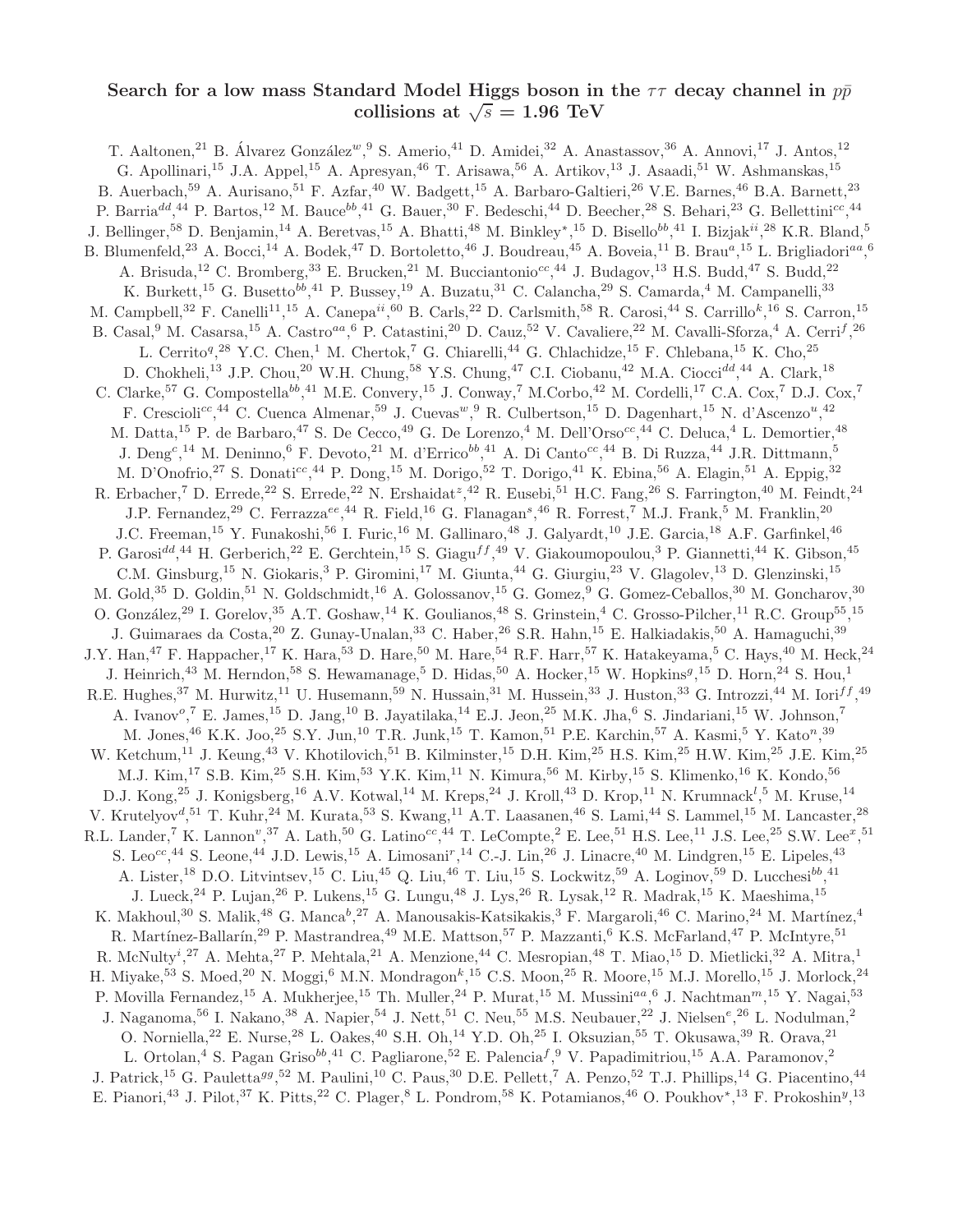A. Pronko,<sup>15</sup> F. Ptohos<sup>h</sup>,<sup>17</sup> E. Pueschel,<sup>10</sup> G. Punzi<sup>cc</sup>,<sup>44</sup> J. Pursley,<sup>58</sup> A. Rahaman,<sup>45</sup> V. Ramakrishnan,<sup>58</sup> N. Ranjan,<sup>46</sup> I. Redondo,<sup>29</sup> P. Renton,<sup>40</sup> M. Rescigno,<sup>49</sup> T. Riddick,<sup>28</sup> F. Rimondi<sup>aa</sup>,<sup>6</sup> L. Ristori<sup>45</sup>,<sup>15</sup> A. Robson,<sup>19</sup> T. Rodrigo, <sup>9</sup> T. Rodriguez, <sup>43</sup> E. Rogers, <sup>22</sup> S. Rolli, <sup>54</sup> R. Roser, <sup>15</sup> M. Rossi, <sup>52</sup> F. Rubbo, <sup>15</sup> F. Ruffini<sup>dd</sup>, <sup>44</sup> A. Ruiz, <sup>9</sup> J. Russ,<sup>10</sup> V. Rusu,<sup>15</sup> A. Safonov,<sup>51</sup> W.K. Sakumoto,<sup>47</sup> Y. Sakurai,<sup>56</sup> L. Santi<sup>gg</sup>,<sup>52</sup> L. Sartori,<sup>44</sup> K. Sato,<sup>53</sup> V. Saveliev<sup>u</sup>,<sup>42</sup> A. Savoy-Navarro,<sup>42</sup> P. Schlabach,<sup>15</sup> A. Schmidt,<sup>24</sup> E.E. Schmidt,<sup>15</sup> M.P. Schmidt<sup>\*</sup>,<sup>59</sup> M. Schmitt,<sup>36</sup> T. Schwarz,<sup>7</sup> L. Scodellaro,<sup>9</sup> A. Scribano<sup>dd</sup>,<sup>44</sup> F. Scuri,<sup>44</sup> A. Sedov,<sup>46</sup> S. Seidel,<sup>35</sup> Y. Seiya,<sup>39</sup> A. Semenov,<sup>13</sup> F. Sforza<sup>cc</sup>,<sup>44</sup> A. Sfyrla,<sup>22</sup> S.Z. Shalhout,<sup>7</sup> T. Shears,<sup>27</sup> P.F. Shepard,<sup>45</sup> M. Shimojima<sup>t</sup>,<sup>53</sup> S. Shiraishi,<sup>11</sup> M. Shochet,<sup>11</sup> I. Shreyber,<sup>34</sup> A. Simonenko,<sup>13</sup> P. Sinervo,<sup>31</sup> A. Sissakian<sup>\*</sup>,<sup>13</sup> K. Sliwa,<sup>54</sup> J.R. Smith,<sup>7</sup> F.D. Snider,<sup>15</sup> A. Soha,<sup>15</sup> S. Somalwar,<sup>50</sup> V. Sorin,<sup>4</sup> P. Squillacioti,<sup>15</sup> M. Stancari,<sup>15</sup> M. Stanitzki,<sup>59</sup> R. St. Denis,<sup>19</sup> B. Stelzer,<sup>31</sup> O. Stelzer-Chilton,<sup>31</sup> D. Stentz,<sup>36</sup> J. Strologas,<sup>35</sup> G.L. Strycker,<sup>32</sup> Y. Sudo,<sup>53</sup> A. Sukhanov,<sup>16</sup> I. Suslov,<sup>13</sup> K. Takemasa,<sup>53</sup> Y. Takeuchi,<sup>53</sup> J. Tang,<sup>11</sup> M. Tecchio,<sup>32</sup> P.K. Teng,<sup>1</sup> J. Thom<sup>g</sup>,<sup>15</sup> J. Thome,<sup>10</sup> G.A. Thompson,<sup>22</sup> E. Thomson,<sup>43</sup> P. Ttito-Guzmán,<sup>29</sup> S. Tkaczyk,<sup>15</sup> D. Toback,<sup>51</sup> S. Tokar,<sup>12</sup> K. Tollefson,<sup>33</sup> T. Tomura,<sup>53</sup> D. Tonelli,<sup>15</sup> S. Torre,<sup>17</sup> D. Torretta,<sup>15</sup> P. Totaro,<sup>41</sup> M. Trovato<sup>ee</sup>,<sup>44</sup> Y. Tu,<sup>43</sup> F. Ukegawa,<sup>53</sup> S. Uozumi,<sup>25</sup> A. Varganov,<sup>32</sup> F. Vázquez<sup>k</sup>,<sup>16</sup> G. Velev,<sup>15</sup> C. Vellidis,<sup>3</sup> M. Vidal,<sup>29</sup> I. Vila,<sup>9</sup> R. Vilar, <sup>9</sup> J. Vizán, <sup>9</sup> M. Vogel, <sup>35</sup> G. Volpi<sup>cc</sup>, <sup>44</sup> P. Wagner, <sup>43</sup> R.L. Wagner, <sup>15</sup> T. Wakisaka, <sup>39</sup> R. Wallny, <sup>8</sup> S.M. Wang,<sup>1</sup> A. Warburton,<sup>31</sup> D. Waters,<sup>28</sup> M. Weinberger,<sup>51</sup> W.C. Wester III,<sup>15</sup> B. Whitehouse,<sup>54</sup> D. Whiteson<sup>c</sup>,<sup>43</sup> A.B. Wicklund,<sup>2</sup> E. Wicklund,<sup>15</sup> S. Wilbur,<sup>11</sup> F. Wick,<sup>24</sup> H.H. Williams,<sup>43</sup> J.S. Wilson,<sup>37</sup> P. Wilson,<sup>15</sup> B.L. Winer,<sup>37</sup> P. Wittich<sup>9</sup>,<sup>15</sup> S. Wolbers,<sup>15</sup> H. Wolfe,<sup>37</sup> T. Wright,<sup>32</sup> X. Wu,<sup>18</sup> Z. Wu,<sup>5</sup> K. Yamamoto,<sup>39</sup> J. Yamaoka,<sup>14</sup> T. Yang,<sup>15</sup> U.K. Yang<sup>p</sup>,<sup>11</sup> Y.C. Yang,<sup>25</sup> W.-M. Yao,<sup>26</sup> G.P. Yeh,<sup>15</sup> K. Yi<sup>m</sup>,<sup>15</sup> J. Yoh,<sup>15</sup> K. Yorita,<sup>56</sup> T. Yoshida<sup>j</sup>,<sup>39</sup> G.B. Yu,<sup>14</sup> I. Yu,<sup>25</sup> S.S. Yu,<sup>15</sup> J.C. Yun,<sup>15</sup> A. Zanetti,<sup>52</sup> Y. Zeng,<sup>14</sup> and S. Zucchelli<sup>aa6</sup> (CDF Collaboration† )

1 *Institute of Physics, Academia Sinica, Taipei, Taiwan 11529, Republic of China*

<sup>2</sup>*Argonne National Laboratory, Argonne, Illinois 60439, USA*

<sup>3</sup>*University of Athens, 157 71 Athens, Greece*

4 *Institut de Fisica d'Altes Energies, ICREA, Universitat Autonoma de Barcelona, E-08193, Bellaterra (Barcelona), Spain*

<sup>5</sup>*Baylor University, Waco, Texas 76798, USA*

<sup>6</sup> Istituto Nazionale di Fisica Nucleare Bologna, <sup>aa</sup> University of Bologna, I-40127 Bologna, Italy

<sup>7</sup>*University of California, Davis, Davis, California 95616, USA*

<sup>8</sup>*University of California, Los Angeles, Los Angeles, California 90024, USA*

9 *Instituto de Fisica de Cantabria, CSIC-University of Cantabria, 39005 Santander, Spain*

<sup>10</sup>*Carnegie Mellon University, Pittsburgh, Pennsylvania 15213, USA*

<sup>11</sup>*Enrico Fermi Institute, University of Chicago, Chicago, Illinois 60637, USA*

<sup>12</sup>*Comenius University, 842 48 Bratislava, Slovakia; Institute of Experimental Physics, 040 01 Kosice, Slovakia*

<sup>13</sup>*Joint Institute for Nuclear Research, RU-141980 Dubna, Russia*

<sup>14</sup>*Duke University, Durham, North Carolina 27708, USA*

<sup>15</sup>*Fermi National Accelerator Laboratory, Batavia, Illinois 60510, USA*

<sup>16</sup>*University of Florida, Gainesville, Florida 32611, USA*

<sup>17</sup>*Laboratori Nazionali di Frascati, Istituto Nazionale di Fisica Nucleare, I-00044 Frascati, Italy*

<sup>18</sup>*University of Geneva, CH-1211 Geneva 4, Switzerland*

<sup>19</sup>*Glasgow University, Glasgow G12 8QQ, United Kingdom*

<sup>20</sup>*Harvard University, Cambridge, Massachusetts 02138, USA*

<sup>21</sup>*Division of High Energy Physics, Department of Physics,*

*University of Helsinki and Helsinki Institute of Physics, FIN-00014, Helsinki, Finland*

<sup>22</sup>*University of Illinois, Urbana, Illinois 61801, USA*

<sup>23</sup>*The Johns Hopkins University, Baltimore, Maryland 21218, USA*

<sup>24</sup>*Institut für Experimentelle Kernphysik, Karlsruhe Institute of Technology, D-76131 Karlsruhe, Germany* 

<sup>25</sup>*Center for High Energy Physics: Kyungpook National University,*

*Daegu 702-701, Korea; Seoul National University, Seoul 151-742,*

*Korea; Sungkyunkwan University, Suwon 440-746,*

*Korea; Korea Institute of Science and Technology Information,*

*Daejeon 305-806, Korea; Chonnam National University, Gwangju 500-757,*

*Korea; Chonbuk National University, Jeonju 561-756, Korea*

<sup>26</sup>*Ernest Orlando Lawrence Berkeley National Laboratory, Berkeley, California 94720, USA*

<sup>27</sup>*University of Liverpool, Liverpool L69 7ZE, United Kingdom*

<sup>28</sup>*University College London, London WC1E 6BT, United Kingdom*

<sup>29</sup>*Centro de Investigaciones Energeticas Medioambientales y Tecnologicas, E-28040 Madrid, Spain*

<sup>30</sup>*Massachusetts Institute of Technology, Cambridge, Massachusetts 02139, USA*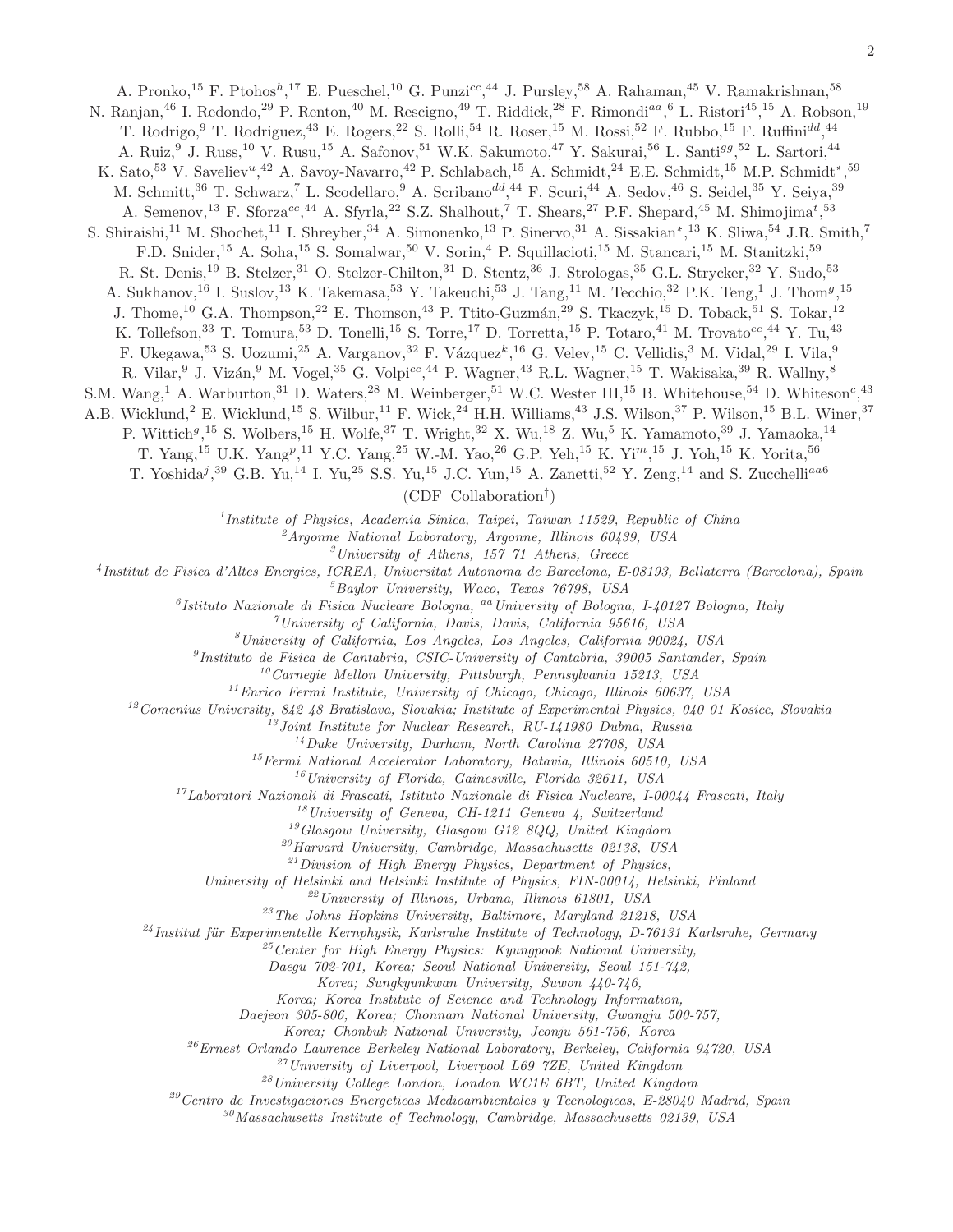<sup>31</sup> Institute of Particle Physics: McGill University, Montréal, Québec,

*Canada H3A 2T8; Simon Fraser University, Burnaby, British Columbia,*

*Canada V5A 1S6; University of Toronto, Toronto, Ontario,*

*Canada M5S 1A7; and TRIUMF, Vancouver, British Columbia, Canada V6T 2A3*

<sup>32</sup>*University of Michigan, Ann Arbor, Michigan 48109, USA*

<sup>33</sup>*Michigan State University, East Lansing, Michigan 48824, USA*

<sup>34</sup>*Institution for Theoretical and Experimental Physics, ITEP, Moscow 117259, Russia*

<sup>35</sup>*University of New Mexico, Albuquerque, New Mexico 87131, USA*

<sup>36</sup>*Northwestern University, Evanston, Illinois 60208, USA*

<sup>37</sup>*The Ohio State University, Columbus, Ohio 43210, USA*

<sup>38</sup>*Okayama University, Okayama 700-8530, Japan*

<sup>39</sup>*Osaka City University, Osaka 588, Japan*

<sup>40</sup>*University of Oxford, Oxford OX1 3RH, United Kingdom*

<sup>41</sup>*Istituto Nazionale di Fisica Nucleare, Sezione di Padova-Trento,* bb*University of Padova, I-35131 Padova, Italy*

<sup>42</sup>*LPNHE, Universite Pierre et Marie Curie/IN2P3-CNRS, UMR7585, Paris, F-75252 France*

<sup>43</sup>*University of Pennsylvania, Philadelphia, Pennsylvania 19104, USA*

<sup>44</sup>*Istituto Nazionale di Fisica Nucleare Pisa,* cc*University of Pisa,*

<sup>dd</sup> University of Siena and <sup>ee</sup> Scuola Normale Superiore, I-56127 Pisa, Italy

<sup>45</sup>*University of Pittsburgh, Pittsburgh, Pennsylvania 15260, USA*

<sup>46</sup>*Purdue University, West Lafayette, Indiana 47907, USA*

<sup>47</sup>*University of Rochester, Rochester, New York 14627, USA*

<sup>48</sup>*The Rockefeller University, New York, New York 10065, USA*

<sup>49</sup>*Istituto Nazionale di Fisica Nucleare, Sezione di Roma 1,*

f f *Sapienza Universit`a di Roma, I-00185 Roma, Italy*

<sup>50</sup>*Rutgers University, Piscataway, New Jersey 08855, USA*

<sup>51</sup>*Texas A&M University, College Station, Texas 77843, USA*

<sup>52</sup>*Istituto Nazionale di Fisica Nucleare Trieste/Udine,*

*I-34100 Trieste,* gg*University of Udine, I-33100 Udine, Italy* <sup>53</sup>*University of Tsukuba, Tsukuba, Ibaraki 305, Japan*

<sup>54</sup>*Tufts University, Medford, Massachusetts 02155, USA*

<sup>55</sup>*University of Virginia, Charlottesville, Virginia 22906, USA* <sup>56</sup>*Waseda University, Tokyo 169, Japan*

<sup>57</sup>*Wayne State University, Detroit, Michigan 48201, USA*

<sup>58</sup>*University of Wisconsin, Madison, Wisconsin 53706, USA*

<sup>59</sup>*Yale University, New Haven, Connecticut 06520, USA*

<sup>60</sup>*TRIUMF, Vancouver, British Columbia, Canada V6T 2A3*

(Dated: March 2, 2012)

We report on a search for the standard model Higgs boson decaying into pairs of  $\tau$  leptons in  $p\bar{p}$  collisions produced by the Tevatron at  $\sqrt{s} = 1.96$  TeV. The analyzed data sample was recorded by the CDFII detector and corresponds to an integrated luminosity of 6.0 fb<sup>−</sup><sup>1</sup> . The search is performed in the final state with one  $\tau$  decaying leptonically and the second one identified through its semi-hadronic decay. Since no significant excess is observed, a 95% credibility level upper limit on the production cross section times branching ratio to the  $\tau\tau$  final state is set for hypothetical Higgs boson masses between 100 and 150 GeV/ $c^2$ . For a Higgs boson of 120 GeV/ $c^2$  the observed (expected) limit is 14.6 (15.3) the predicted value.

PACS numbers: 14.80.Bn, 14.60.Fg, 13.85.Rm

<sup>∗</sup>Deceased

of Iowa, Iowa City, IA 52242, USA, "Kinki University, Higashi-Osaka City, Japan 577-8502, <sup>o</sup>Kansas State University, Manhattan, KS 66506, USA, <sup>p</sup>University of Manchester, Manchester M13 9PL, United Kingdom, <sup>q</sup>Queen Mary, University of London, London, E1 4NS, United Kingdom, "University of Melbourne, Victoria 3010, Australia, <sup>s</sup>Muons, Inc., Batavia, IL 60510, USA,  ${}^t$ Nagasaki Institute of Applied Science, Nagasaki, Japan,  ${}^u$ National Research Nuclear University, Moscow, Russia, <sup>v</sup>University of Notre Dame, Notre Dame, IN 46556, USA, <sup>w</sup>Universidad de Oviedo, E-33007 Oviedo, Spain, <sup>x</sup>Texas Tech University, Lubbock, TX 79609, USA, <sup>y</sup>Universidad Tecnica Federico Santa Maria, 110v Valparaiso,

<sup>&</sup>lt;sup>†</sup>With visitors from <sup>a</sup>University of MA Amherst, Amherst, MA 01003, USA, <sup>b</sup>Istituto Nazionale di Fisica Nucleare, Sezione di Cagliari, 09042 Monserrato (Cagliari), Italy, <sup>c</sup>University of CA Irvine, Irvine, CA 92697, USA, <sup>d</sup>University of CA Santa Barbara, Santa Barbara, CA 93106, USA, <sup>e</sup>University of CA Santa Cruz, Santa Cruz, CA 95064, USA, <sup>f</sup>CERN,CH-1211 Geneva, Switzerland,  ${}^g$ Cornell University, Ithaca, NY 14853, USA,  ${}^h$ University of Cyprus, Nicosia CY-1678, Cyprus, <sup>*i*</sup>University College Dublin, Dublin 4, Ireland, <sup>j</sup>University of Fukui, Fukui City, Fukui Prefecture, Japan 910-0017, <sup>k</sup>Universidad Iberoamericana, Mexico D.F., Mexico, <sup>l</sup>Iowa State University, Ames, IA 50011, USA, <sup>*m*</sup>University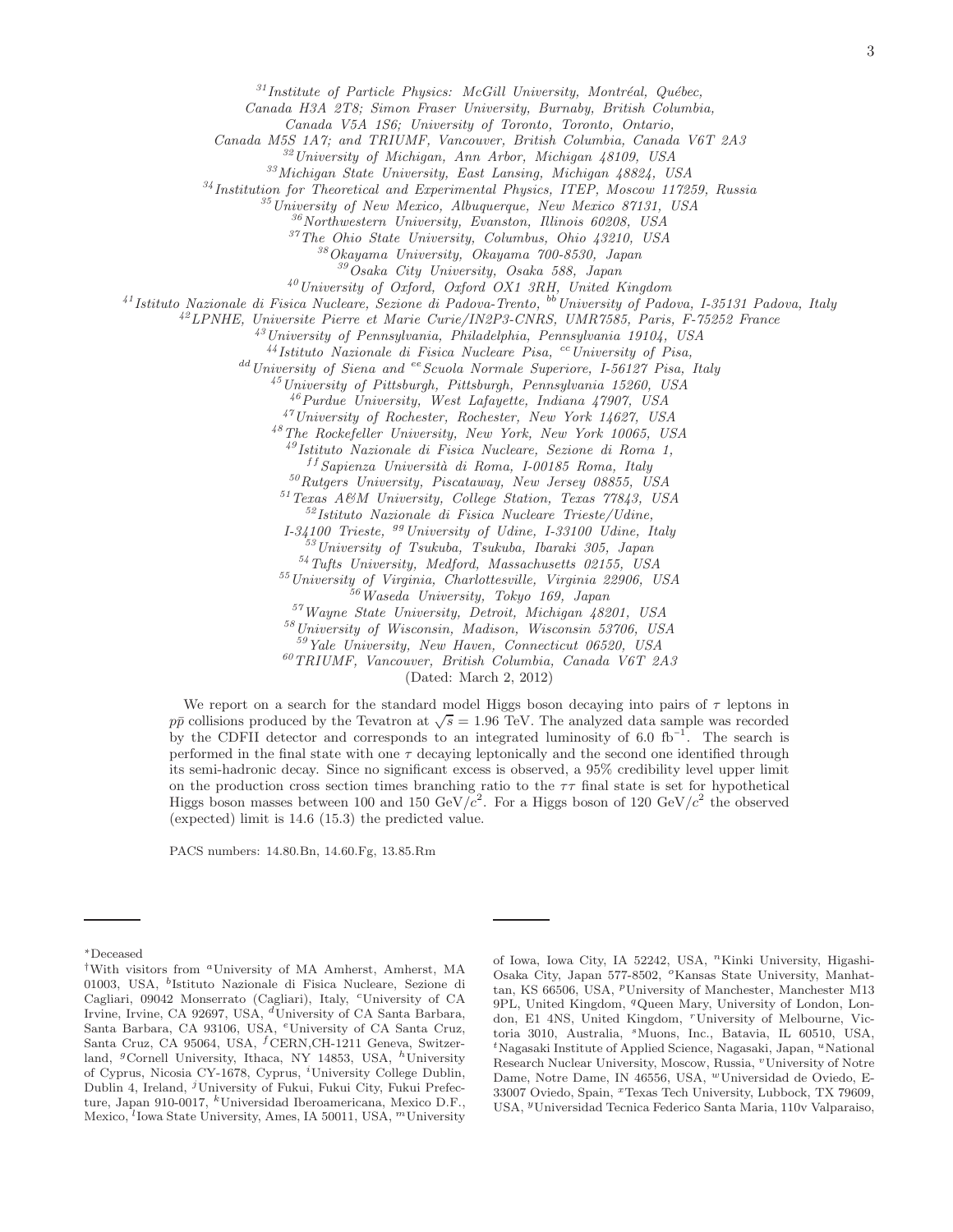Spontaneous electroweak symmetry breaking (EWSB) has been introduced in the standard model (SM) to explain how fundamental particles acquire mass. In the SM, EWSB requires the existence of a yet unobserved scalar particle, the Higgs boson [1–3]. Direct searches at LEP [4], combined with the recent exclusion mass ranges provided by the Tevatron [5] and LHC experiments [6], have reduced the possible values for the mass of the SM Higgs boson. The Higgs mass is now excluded at 95% confidence level (C.L.) below 114  $\text{GeV}/c^2$  and between 141 and 476 GeV/ $c^2$ . A global fit to electroweak measurements [7] provides indirect indications that confirm the region below 158 GeV/ $c^2$  as the most probable. Therefore the searches in the low mass decay channels play a crucial role to set a final statement on the SM Higgs boson existence.

Although the Higgs boson decay into a pair of  $\tau$  leptons is not the dominant process in the low mass regime, searches in this final state are important for several reasons. First, the inclusion of additional channels improves overall sensitivity of the search. Also, once the Higgs boson is discovered, measurements of its decay branching ratios (B.R.'s) into different channels can give important information about its true nature. Furthermore, when beyond SM scenarios are considered, such the minimal supersymmetric extension of the SM (MSSM) [8], the study of final states containing  $\tau$  leptons attracts even more interest, given their enhanced coupling to the Higgs bosons in large regions of the model parameter space.

A previous search for the SM Higgs boson in the final states with  $\tau$  leptons was performed by the D0 Collaboration [9]. In the MSSM scenario, the latest results have been published by the ATLAS and CMS Collaborations [10, 11]. This Letter presents results of a search for the  $H \rightarrow \tau\tau$  decays in the final state with two  $\tau$  leptons and one or more jets, using a data sample corresponding to an integrated luminosity of 6.0 fb<sup>-1</sup> of  $p\bar{p}$  collisions collected at the Tevatron by the CDFII detector at  $\sqrt{s}$  $= 1.96$  TeV. The search is sensitive to contributions of several Higgs boson production mechanisms: gluon-gluon fusion  $gg \to H$ , associated production with the W or Z boson (VH), and the vector boson fusion (VBF)  $qHq' \rightarrow$  $q\tau\tau q'$ . To improve the search sensitivity a novel strategy for the  $\tau$  identification is proposed, based on a multivariate technique [12]. Tau leptons are short-lived particles  $(\tau = 290.6 \times 10^{-15} \text{ s } [13])$ , which can be detected only through their decay products. Semi-hadronic decays  $\tau \rightarrow$  $X_h\nu_\tau$ , where  $X_h$  is a system of hadrons and  $\nu_\tau$  is the  $\tau$ neutrino, are denoted in this paper as  $\tau_h$  and correspond to a B.R. of about 65%. With leptonic decays  $\tau_l \rightarrow l \nu_l \nu_\tau$ 

accounting for the remaining 35%, the final states  $\tau_h \tau_l$ , studied in this paper include about 46% of all possible decays of  $\tau$  pairs.

CDFII [14–16] is an azimuthally and forward-backward symmetric general-purpose particle detector. The geometry is described using the azimuthal angle  $\varphi$  and the pseudo-rapidity  $\eta = -\ln \tan(\theta/2)$ , where  $\theta$  is the polar angle measured with respect to the proton beam axis z. A charged-particle tracking system, immersed in a 1.4 T solenoidal magnetic field, consists of an inner set of silicon micro-strip detectors ( $|\eta|$  < 2), and a open-cell drift chamber ( $|\eta|$  < 1). Electromagnetic and hadronic sampling calorimeters surround the tracking system and cover central ( $|\eta|$  < 1.1) and forward (1.1 <  $|\eta|$  < 3.6) regions. Proportional chambers and scintillating strip detectors, embedded in the electromagnetic section of the central and forward calorimeters correspondingly, measure positions and transverse profiles of the showers. Dedicated muon detectors located outside the calorimeter provide coverage for  $|\eta|$  < 1.5. Gas Cherenkov counters, installed in the forward region 3.7 < | $|\eta|$  < 4.7, measure the average number of inelastic interactions per bunch crossing, providing a measurement of the instantaneous luminosity. The components of energy and momenta in the plane transverse to the beam are defined as  $E_T = E \sin \theta$  and  $p_T = p \sin \theta$ . Since neutrinos do not interact with the detector components, their  $E_T$  must be inferred from the energy imbalance in the transverse plane,  $E_T$  [17].

Data for this search have been collected using a trigger selection [16] which requires one central electron or muon candidate with  $p_T > 8$  GeV/c and one additional isolated track with  $p_T > 5$  GeV/c [18], which is used as a starting point for the  $\tau_h$  reconstruction.

Jets are reconstructed from clustered energy depositions in the calorimeter towers using a fixed cone algorithm [19] with a radius in the  $\varphi$ - $\eta$  space  $\Delta R =$  $\sqrt{\Delta\varphi^2 + \Delta\eta^2}$  < 0.4. Jets are required to have  $|\eta| < 2.5$ , and electromagnetic fraction  $E_{em}/E < 0.9$ , and  $E_T > 20$  GeV, where the transverse energy is corrected for instrumental effects and multiple  $p\bar{p}$  collisions in the event [19].

At the analysis level, an electron candidate is reconstructed as a calorimeter cluster with  $E_T > 10$  GeV pointed to by a well-measured track. The candidate is required to have a shower mostly contained in the electromagnetic compartment, and the lateral shape of the shower must be consistent with test beam measurements. A muon candidate is reconstructed from a track with  $p_T$  >  $10 \text{ GeV}/c$ , matching to the track segments in the muon chambers. Muon energy deposition in the calorimeter should be consistent with that of a minimum-ionizing particle. Electron and muon reconstruction is described in detail in Ref. [16].

In the detector, semi-hadronic decays of the  $\tau$  leptons manifest themselves as narrow jets with low track multiplicity. A  $\tau_h$  candidate is required to have a good quality track with  $p_T > 6$  GeV/c, pointing to a calorimeter clus-

Chile, <sup>z</sup>Yarmouk University, Irbid 211-63, Jordan,  $^{hh}$ University of Pennsylvania, Philadelphia, Pennsylvania 19104, USA, <sup>ii</sup>On leave from J. Stefan Institute, Ljubljana, Slovenia,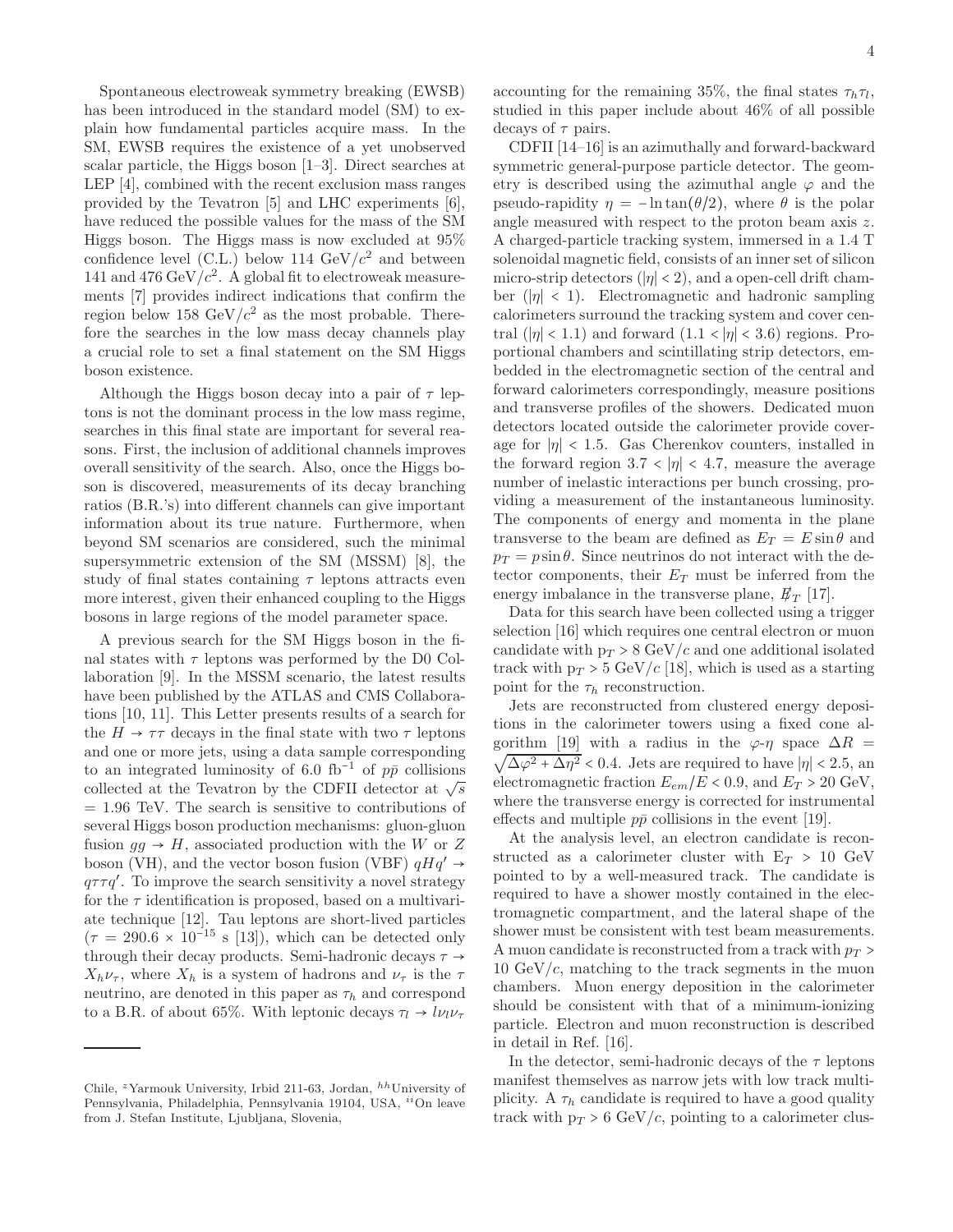ter with  $E_T > 9$  GeV and  $|\eta| < 1.0$ . Momenta of the charged and neutral particles reconstructed around the highest  $p_T$  track in the cluster (referred to as the seed track [20]), define the ''visible'' four-momentum of the  $\tau_h$  candidate,  $\vec{p}_{vis}$ . The transverse component of  $\vec{p}_{vis}$ , or visible  $p_T$ , is required to be greater than 15 GeV/c. Momenta of the neutral pions and photons are reconstructed using the central shower maximum detector. To be consistent with the topology of the hadronic  $\tau$  decay, the number of tracks associated with the  $\tau_h$  candidate is required to be 1 or 3. Tau decay modes with higher charged track multiplicity, contributing of the order of 1%, are not considered. Contamination from electrons and muons mimicking the  $\tau_h$  signature is reduced by rejecting candidates with  $E_{had}/P < 0.2$ , where  $E_{had}$  is the hadronic part of the  $\tau_h$  cluster energy, and P is the scalar sum of all track momenta associated with the  $\tau_h$  candidate. To discriminate between taus and jets originating from quarks or gluons (referred to as QCD jets), the reconstructed  $\tau_h$  candidates are required to be isolated. This is achieved by demanding that no charged or neutral particles are reconstructed in the isolation annulus [20] defined around the seed track, or by requiring the sum of their measured  $p_T$  to be below a given threshold. In this search, the discrimination between  $\tau_h$ 's and QCD jets is further enhanced by using a multivariate selection based on a set of Boosted Decision Trees (BDTs) [21, 22]. Several  $\tau_h$  categories are defined according to the number of tracks and to the visible  $p_T$  of the  $\tau_h$  candidate, and specific BDTs are implemented for each category. The input variables which provide the largest discrimination power are the  $\tau_h$  visible mass,  $M_{vis} = \sqrt{p_{vis}^2}$ , and the number of charged and neutral particles reconstructed in the isolation annulus, as well as the sum of their  $p<sub>T</sub>$ . Compared to the cut-based  $\tau_h$  selection [23], the BDT-based selection reduces the jet  $\rightarrow \tau_h$  misidentification rate by 25% while maintaining the same identification efficiency, at a level of 35% for  $p_T > 30$  GeV/c.

The two identified  $\tau$  leptons in the event must have opposite charges and be spatially separated,  $\Delta R > 0.4$ . In addition, selected events are required to have a good quality vertex with  $|V_z|$  < 60 cm, where  $V_z$  is the vertex z-coordinate.

The irreducible background contributions to this search originate from  $Z+{\text{jets}}$ ,  $t\bar{t}$  and diboson events with one  $\tau_h$  and an electron (or muon) in the final state. Another source of background events is due to lepton misidentification in  $\gamma$ +jet, QCD multijet and W+jets production.  $Z \rightarrow ee/\mu\mu$  events can satisfy the selection criteria when one of the two electrons or muons is mistakenly identified as a  $\tau_h$  candidate. This contribution is suppressed by vetoing events containing a  $\tau_h$  with  $E_{had}/P < 0.4$  and the dilepton invariant mass  $M_{l\tau}$  consistent with that of the Z boson.

The signal and background estimates are based on a combination of Monte Carlo (MC) simulations and



FIG. 1: Invariant mass of the two most energetic jets, in the  $N(\text{jets}) \geq 2$  channel.

data-driven methods. The detector response is simulated with a GEANT3-based package [24]. Higgs,  $t\bar{t}$ and diboson production processes are generated by pythia [25] with the CTEQ5L set of parton distribution functions (PDF's) [26] and their contributions normalized to the next-to-leading order (NLO) theoretical cross sections [27–31]. The  $Z+{\text{jets}}$  background is generated using ALPGEN [32], matched with PYTHIA for the hadronization and parton showering. Relative contributions of the different  $Z+n$  partons subprocesses are provided by alpgen, with the total event yield normalized to the measured  $Z \rightarrow ll$  production cross section [33]. Additional correction factors, determined by comparing data and simulations in specific control samples, are applied to account for the observed mis-modeling of the  $e/\mu$  $\rightarrow \tau_h$  misidentification probabilities. Background contributions resulting from lepton misidentification are estimated using a data-based method. In  $\gamma$ +jet and QCD multijet events no significant correlation is expected between the charges of the two reconstructed lepton candidates, thus leading to an equal amount of opposite-sign (OS) and same-sign (SS) events with similar kinematic features. The  $\gamma$ +jet and QCD multijet contributions in the OS event selection are then modeled using the SS data sample. In case of the  $W+$ jets process there is a correlation between the charge of the lepton produced in the  $W$  boson decay and the charge of the outgoing quark which generates the jet misidentified as the  $\tau_h$ ; this results in an excess of OS events. This OS/SS asymmetry,  $A = 2.2 \pm 0.5$ , is measured in a W+jets enriched control sample obtained by loosening the  $\tau_h$  selection and by applying a cut on  $E_T > 20/30/35$  GeV (for events with  $N(jets) = 0, 1$  or  $\geq 2$ , respectively) and on the reconstructed W transverse mass,  $M_T > 40$  GeV/c [34].

We split the analysis sample into three subsamples according to the number of reconstructed jets in the final state. Events with  $N(jets) = 0$  are used to validate the background model. The  $\tau_h$  identification efficiency,  $\epsilon$ , is measured in a high purity  $Z \rightarrow \tau \tau$  sample, defined by events with  $N(\text{jets}) = 0$ ,  $\rlap{\,/}E_T > 10$  GeV and  $M_T < 60$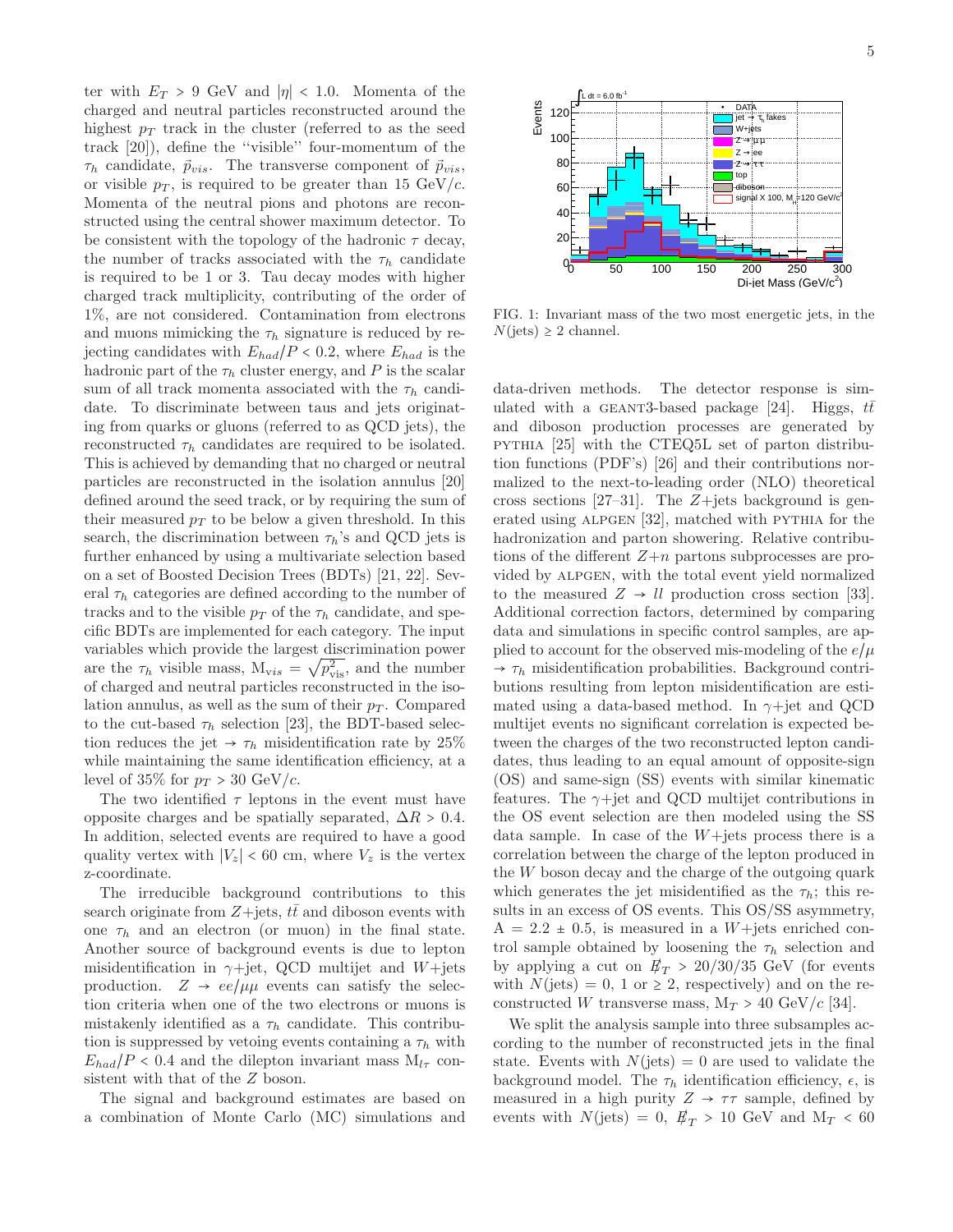| Process                                    | $N(\text{jets}) = 1$            | $N(jets) \geq 2$ |
|--------------------------------------------|---------------------------------|------------------|
| $Z \rightarrow \tau \tau$                  | $935 \pm 85$                    | $160 \pm 24$     |
| $Z \rightarrow ee$                         | $30.6 \pm 3.9$                  | $6.8 \pm 1.0$    |
| $Z \rightarrow \mu\mu$                     | $15.5 \pm 2.7$                  | $1.9 \pm 0.5$    |
| WW/WZ/ZZ                                   | $9.3 \pm 1.0$                   | $2.2 \pm 0.3$    |
| tŦ                                         | $11.3 + 1.6$                    | $39.3 \pm 4.6$   |
| jet $\rightarrow \tau$ fakes               | $1219 \pm 124$                  | $171 \pm 19$     |
| $W+{\rm jets}$                             | $151 \pm 38$                    | $46.8 \pm 14.1$  |
| Total background                           | $2371 \pm 156$                  | $428 \pm 36$     |
| $qq \rightarrow H$                         | $1.42 \pm 0.45$                 | $0.34 \pm 0.24$  |
| WH                                         | $0.23 \pm 0.03$                 | $0.39 \pm 0.05$  |
| ZΗ                                         | $0.13 \pm 0.02$                 | $0.25 \pm 0.03$  |
| <b>VBF</b>                                 | $0.18 \pm 0.02$                 | $0.25 \pm 0.03$  |
| Total signal $(M_H = 120 \text{ GeV/c}^2)$ | $1.96 \pm 0.45$ $1.23 \pm 0.29$ |                  |
| Data                                       | 2517                            | 462              |

GeV/ $c^2$ . The ratio of the  $\epsilon$  measurements in the data and MC,  $SF_\tau = 0.96 \pm 0.05$ , is used to correct the acceptance. Expected signal and background yields and the observed data in the  $N(\text{jets}) = 1$  and  $N(\text{jets}) \geq 2$  channels are summarized in Table I. Figure 1 shows the invariant mass of the two most energetic jets in the  $N(jets) \geq 2$ channel; since the hadronic decay of the W or Z boson is reconstructed, this variable is one of the most powerful in discriminating the associated Higgs boson production signal from the largest backgrounds.

Several sources of systematic uncertainties affect both the signal and background estimates. The largest one is the uncertainty on the jet energy scale [19], which leads to acceptance variations up to a 20% level in different jet multiplicity channels. Non-negligible effects on the shapes of different jet-related kinematic distributions are also observed and taken into account. Another relevant source of systematic uncertainty which affects the sample normalizations is the theoretical and experimental uncertainty on the cross sections: uncertainties on diboson and  $t\bar{t}$  production are 6% and 10% respectively [27–29], while for Drell-Yan processes we take a value of 2.2% [33]. The  $gg \rightarrow H$  production depends strongly on the gluon parton density function and the accompanying value of  $\alpha_s(q^2)$ . The theoretical uncertainty on the cross section of this process, calculated separately for different jet multiplicity channels, results in uncertainties of 23.5% and 67.5% on the expected yield of the signal events with  $N(jets)$  $= 1$  and  $N(\text{jets}) \geq 2$ , respectively [30]. The cross section uncertainties for the other Higgs boson production mechanisms are 10% for VBF and 5% for VH [27, 31]. The uncertainties on the  $\tau_h$  identification efficiency and on the e  $\rightarrow \tau_h$  and  $\mu \rightarrow \tau_h$  misidentification probabilities, are 5%, 7%, and 15% respectively. Systematic uncertainties due to the modeling of the initial state (ISR) and final state radiation (FSR) have been evaluated for all

the Higgs boson production processes: the largest variation, 15%, corresponds to the gluon fusion process. The choice of the PDFs affects the acceptance at the level of a few percent, while an uncertainty of 2.3% on the inclusive Drell-Yan acceptance is derived from the differences between the observed ALPGEN and PYTHIA-based calculations. A 10% uncertainty on the contribution of events with jets misidentified as  $\tau_h$  is estimated from SS data. The uncertainty of the  $W+$ jets background is estimated, using OS/SS asymmetry, at 25\% (30\%) for  $W + 1$  ( $\geq$  2) jet channel.

After all selection cuts are applied, the background expectation is still significantly larger than the expected Higgs boson signal. The dominant irreducible background contribution,  $Z \rightarrow \tau \tau$ , is topologically very similar to the signal, thus affecting the sensitivity of the search; in addition, the Higgs boson invariant mass reconstructed from the visible decay products of the two  $\tau$  leptons suffers from a very poor resolution, given that a sizeable fraction of the  $\tau$  energy is carried by the undetected neutrinos. Since no other single powerful variable is available, a multivariate approach is followed and the discriminating power of various kinematic and topological observables is combined into one single output discriminant. The search strategy is based on two sequential BDT-based selections applied to the candidate events. The first set of BDTs is trained to discriminate  $H \to \tau\tau$  from W+jets, QCD,  $Z \to ee/\mu\mu$  and  $t\bar{t}$  backgrounds. At this step an event is accepted if its BDT score is higher than an optimal value, estimated by maximizing the search sensitivity. The second set of BDTs is trained to discriminate the signal against  $Z \rightarrow \tau \tau$ . The choice and the number of input variables is optimized for each BDT, considering the most discriminating among a set of 23 well-modeled kinematic quantities. The training procedure is performed separately for the  $N(jets) = 1$ and  $N(jets) \geq 2$  channels and optimized for two different Higgs boson mass scenarios ( $\overrightarrow{M_H} = 120 \text{ GeV}/c^2$  and  $M_H$  $= 140 \text{ GeV}/c^2$ ). Results are shown in Fig. 2 for a Higgs boson mass of 120 GeV/ $c^2$ . After the cuts applied on the set of BDT scores, the expected (observed) event yield is  $1052 \pm 83$  (1063) and  $288 \pm 28$  (310) in the N(jets)  $= 1$  and  $N(jets) \geq 2$  channels, respectively. The corresponding expected Higgs signal is  $1.68 \pm 0.35$  and  $1.17 \pm 0.05$ 0.26.

The observed number of events in the two channels, as well as the distributions in the BDT output variables, are consistent with the SM background expectations, so we use the BDT output templates to set 95% C.L. upper limits on the SM Higgs boson production. A Bayesian likelihood method [13] with a flat prior assigned to the signal cross section is employed, and all statistical and systematic shape and rate uncertainties are appropriately incorporated. The two channels are combined, and the resulting upper limits relative to the theoretical SM prediction are summarized, as a function of the Higgs boson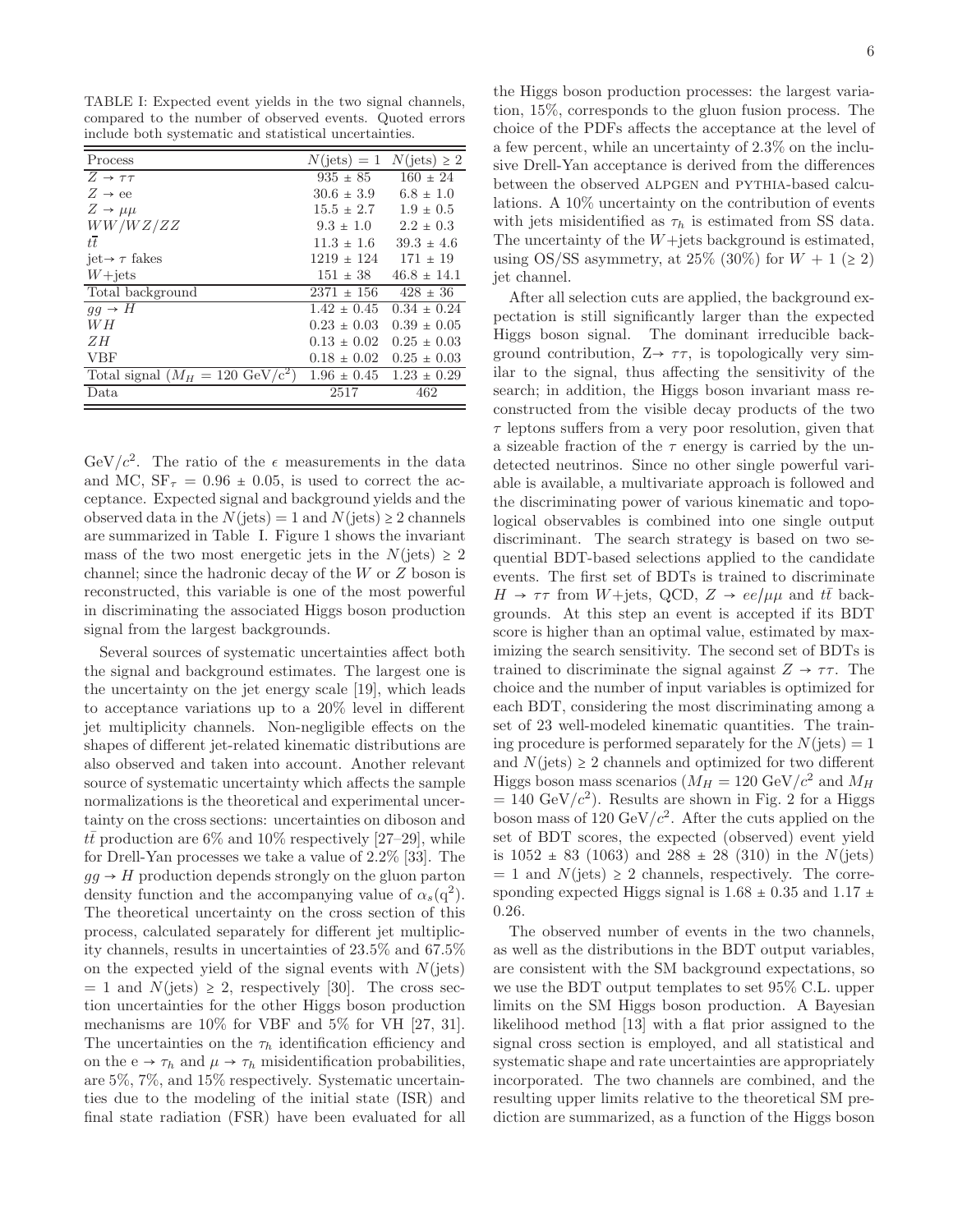

FIG. 2: Final discriminant distributions for the  $N(jets) = 1$  and  $N(jets) \ge 2$  jets channels, obtained by combining a set of BDTs trained to discriminate a 120 GeV/ $c^2$  Higgs boson signal from the main sources of background.

TABLE II: Expected and observed 95% C.L. upper limits on  $\sigma(p\bar{p} \to H)B.R.(H \to \tau\tau)$ , as a function of the Higgs boson mass. Results are reported in absolute values and relative to the theoretical SM prediction.

| $M_H$ (GeV/ $c^2$ )                      | 100  | 105  | 110  | 115                                                                                                                                                                                                                                                 | 120  | 125  | 130  | 135  | 140. | 145  | 150  |
|------------------------------------------|------|------|------|-----------------------------------------------------------------------------------------------------------------------------------------------------------------------------------------------------------------------------------------------------|------|------|------|------|------|------|------|
| $\overline{\text{Expected }(\text{pb})}$ |      |      |      | $3.63_{-1.09}^{+1.65}$ $2.88_{-0.86}^{+1.28}$ $2.20_{-0.64}^{+0.94}$ $1.78_{-0.52}^{+0.76}$ $1.47_{-0.47}^{+0.63}$ $1.29_{-0.38}^{+0.54}$ $1.14_{-0.32}^{+0.49}$ $1.02_{-0.30}^{+0.42}$ $0.90_{-0.27}^{+0.39}$ $0.83_{-0.21}^{+0.37}$ $0.78_{-0.23$ |      |      |      |      |      |      |      |
| Observed (pb)                            | 3.76 | 2.98 | 2.17 | 1.72                                                                                                                                                                                                                                                | 1.40 | 1.26 | 1.10 | 0.98 | 1.03 | 0.96 | 0.88 |
| Expected (/SM)                           |      |      |      | $18.9^{+8.6}_{-5.7}$ $17.5^{+7.8}_{-5.2}$ $15.7^{+6.7}_{-4.6}$ $15.2^{+6.5}_{-4.4}$ $15.3^{+6.6}_{-4.5}$ $16.9^{+7.1}_{-4.9}$ $19.4^{+8.3}_{-5.5}$ $23.6^{+9.8}_{-6.8}$ $29.7^{+12.9}_{-8.7}$ $40.9^{+18.0}_{-10.1}$ $62.0^{+27.6}_{-18.4}$         |      |      |      |      |      |      |      |
| Observed $(\mathrm{/SM})$                | 19.6 | 18.1 | 15.5 | 14.7                                                                                                                                                                                                                                                | 14.6 | 16.4 | 18.7 | 22.6 | 33.7 | 47.3 | 70.2 |

mass, in Table II and in Fig. 3. Limits are also provided on  $\sigma(p\bar{p} \to H)B.R.(H \to \tau\tau)$ . For all mass values, the expected and observed limits are within one standard deviation from each other.

We presented in this Letter the results of the search for the Higgs boson in the  $\tau\tau$  decay mode, using final states involving one hadronically decaying  $\tau$  lepton. This measurement contributes to the sensitivity of the low mass Higgs boson searches at the Tevatron. The value of the expected (observed) limit for a Higgs boson mass of 120  $GeV/c^2$  is 15.3 (14.6) times the SM expectation.

We thank the Fermilab staff and the technical staffs of the participating institutions for their vital contributions. This work was supported by the U.S. Department of Energy and National Science Foundation; the Italian Istituto Nazionale di Fisica Nucleare; the Ministry of Education, Culture, Sports, Science and Technology of Japan; the Natural Sciences and Engineering Research Council of Canada; the National Science Council of the Republic of China; the Swiss National Science Foundation; the A.P. Sloan Foundation; the Bundesministerium für Bildung und Forschung, Germany; the Korean World Class University Program, the National Research Foundation of Korea; the Science and Technology Facilities Council and the Royal Society, UK; the Institut National de Physique Nucleaire et Physique des Particules/CNRS; the Russian Foundation for Basic Research; the Ministerio de Ciencia e Innovación, and Programa Consolider-Ingenio 2010, Spain; the Slovak R&D Agency; the Academy of Finland; and the Australian Research Council (ARC).



FIG. 3: Expected (dashed curve) and observed (solid curve) 95% C.L. upper limit on  $\sigma(p\bar{p} \to H)B(H \to \tau\tau)$ , relative to the theoretical SM prediction, in the range between 100 and 150  $\text{GeV}/c^2$ .

- [1] P. Higgs, Phys. Rev. Lett. 13, 508 (1964).
- [2] F. Englert and R. Brout, Phys. Rev. Lett. **13**, 321 (1964).<br>[3] G. Guralnik*et al.*, Phys. Rev. Lett. **13**, 585 (1964).
- [3] G. Guralnik*et al.*, Phys. Rev. Lett. 13, 585 (1964).
- [4] G. Abbiendi, Phys. Lett. B **565**, 61 (2003).
- [5] CDF and D0 Coll., The Tevatron New Phenomena, Higgs Working Group, arXiv:1107.5518[hep-ex] (2011).
- [6] ATLAS and CMS Coll., ATLAS-CONF-2011-157,CMS PAS HIG-11-023 (2011).
- [7] ALEPH Collaboration *et al.*, arxiv:1012.2367[hep-ex] (2010).
- [8] D.J.H. Chung *et al.*, Phys. Rept. 407 (2005).
- [9] V.M. Abazov *et al.* (D0 Collaboration), Phys. Rev. Lett.